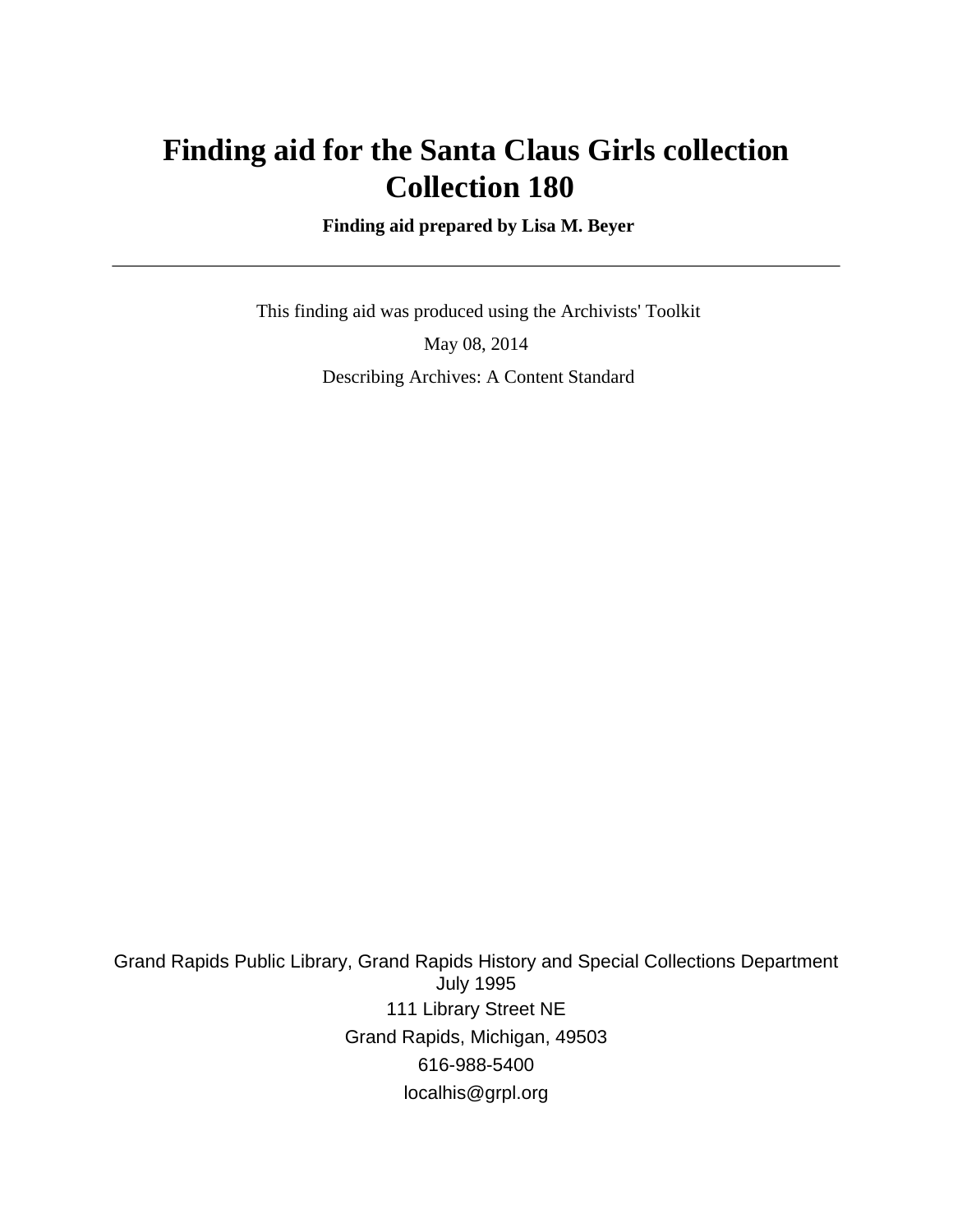# **Table of Contents**

 $\overline{\phantom{a}}$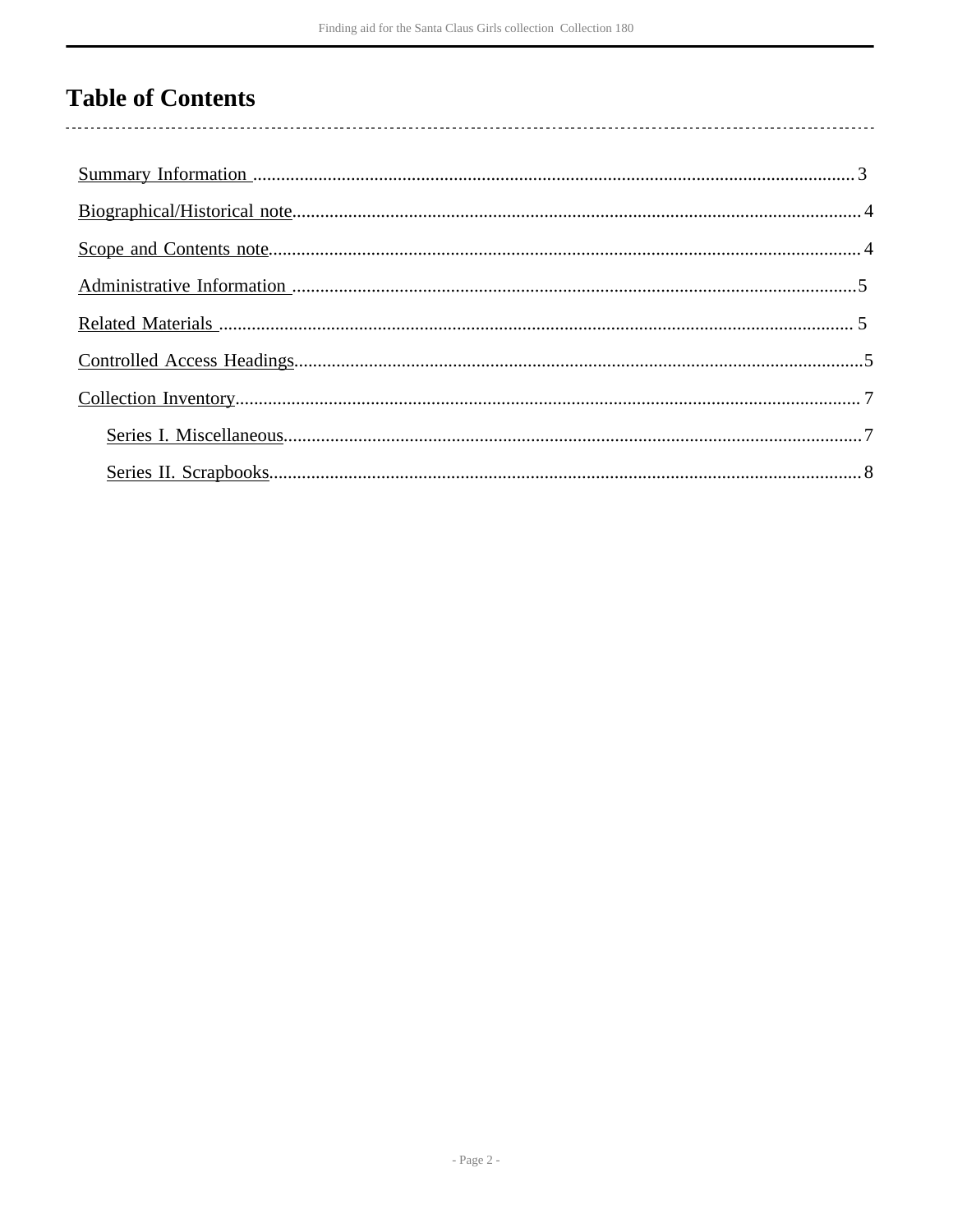# <span id="page-2-0"></span>**Summary Information**

| <b>Repository</b> | Grand Rapids Public Library, Grand Rapids History and Special<br><b>Collections Department</b>                                                                                                                                                                                                                                                                                                                                                                                                                                                                                 |
|-------------------|--------------------------------------------------------------------------------------------------------------------------------------------------------------------------------------------------------------------------------------------------------------------------------------------------------------------------------------------------------------------------------------------------------------------------------------------------------------------------------------------------------------------------------------------------------------------------------|
| <b>Creator</b>    | Santa Claus Girls (Kent County, Mich.).                                                                                                                                                                                                                                                                                                                                                                                                                                                                                                                                        |
| <b>Title</b>      | Santa Claus Girls collection                                                                                                                                                                                                                                                                                                                                                                                                                                                                                                                                                   |
| Date [inclusive]  | 1941-2000                                                                                                                                                                                                                                                                                                                                                                                                                                                                                                                                                                      |
| <b>Extent</b>     | 18.1 Linear feet 15 boxes                                                                                                                                                                                                                                                                                                                                                                                                                                                                                                                                                      |
| Language          | English                                                                                                                                                                                                                                                                                                                                                                                                                                                                                                                                                                        |
| <b>Abstract</b>   | The Santa Claus Girls is a non-profit organization that provides gifts<br>for children in Kent County, Michigan for Christmas. The collection<br>primarily consists of newspaper clippings scrapbooks, documenting<br>the organization from 1941 to 2000. Also included are four versions<br>of the group's constitution and occasional photographs, ephemera and<br>correspondence. The organization was founded in 1908 by Adriana<br>VanDoorn with the help of Senator Arthur Vandenberg. It was sponsored<br>by the Grand Rapids Herald and now by the Grand Rapids Press. |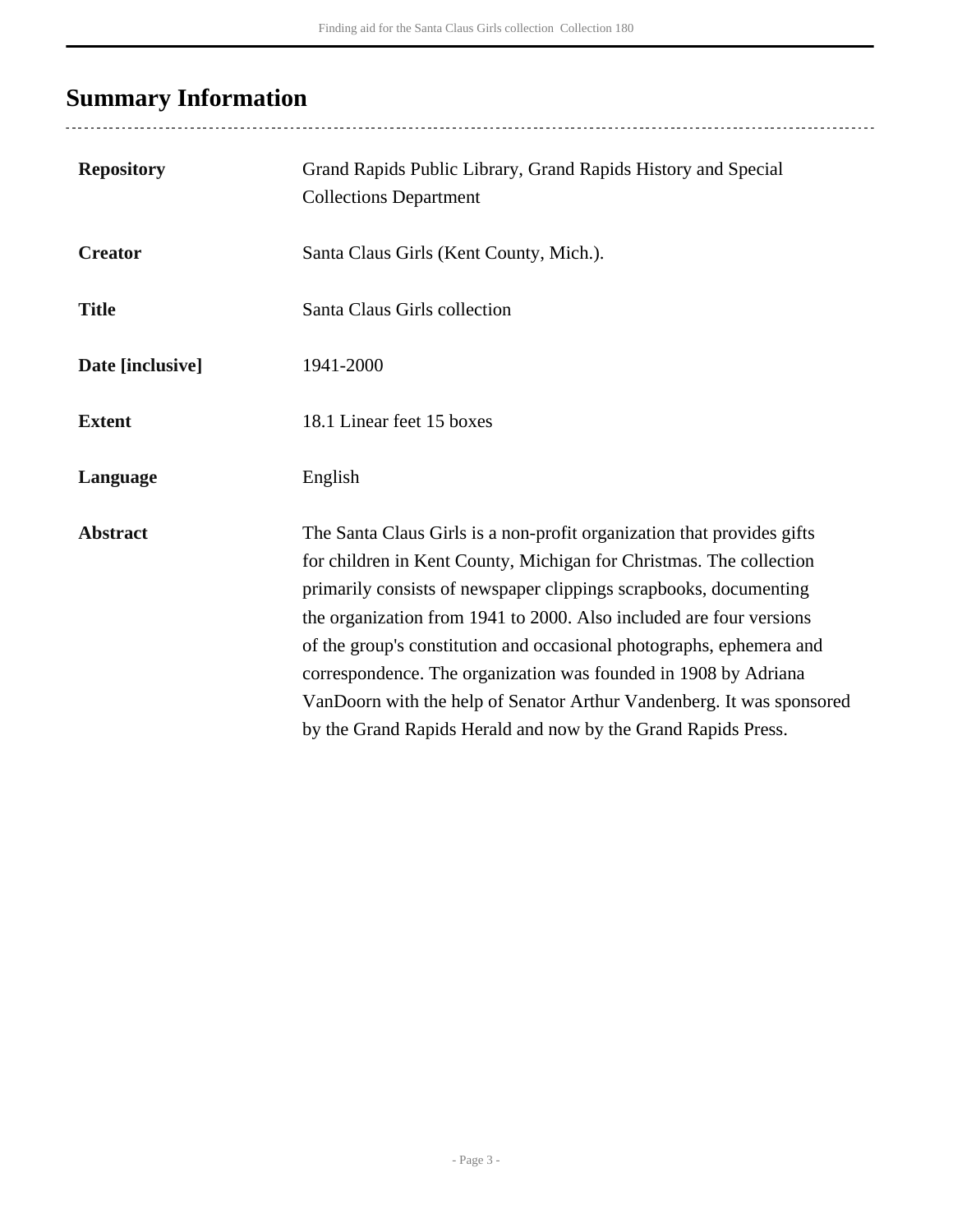# <span id="page-3-0"></span>**Biographical/Historical note**

The Santa Claus Girls were founded by Adriana VanDoorn in 1908 with the help of Senator Arthur Vandenberg, then editor of the Grand Rapids Herald. VanDoorn and other Sunday School teachers from Park Congregational Church became the first volunteers for the organization. Since the Herald closed, the organization has been sponsored by the Grand Rapids Press.

The Herald requested letters addressed to "Santa Claus" to be sent to them. The Girls then went through the letters and determined, with the help of social agencies, which children were in need. The community was encouraged to send money, clothes, toys and candies. In return for each donation the donor would see their name appear in the paper.

Local organizations aid in the Girls efforts as well. And many men assist each year, though the group has continued to retain the title "Santa Claus Girls."

## <span id="page-3-1"></span>**Scope and Contents note**

The collection as initially processed was said to contain 37 scrapbooks. 17 brown envelopes of Grand Rapids Press newspaper clippings about the Santa Claus Girls, 1959-1968, were found in Box 4. Also found was 1 brown envelope of Grand Rapids Herald clippings 1954-1958, re the Santa Claus Girls. It was discovered that these envelopes of general file clippings from the publishers had been called [vol. 16], 1954-1968, as previously processed.

These general clippings from the publishers files themselves have been placed in other collections, as follows:

Coll. 297, the Grand Rapids Press Collection, in process 6/18/2003. Coll. 259, the Grand Rapids Public Library Newspaper Collection. Herald Clippings Series. Box 111.

Thus, as of June 2003, the collection contained 36 scrapbooks from the initial accession and 16 scrapbooks from accession 2003.052. While there are a total of 52 scrapbooks, the numbering remains [v.1] to [v. 53], using the [v.16] as a cross reference to the new location of the general clippings.

The collection now covers the period 1941-2000.

The scrapbooks are predominately newspaper clippings. However, there are black & white or color photos in some books, as well as ephemera, some correspondence, and club documents, such as the various constitutions.

Scrapbooks [v. 32] is missing the cover.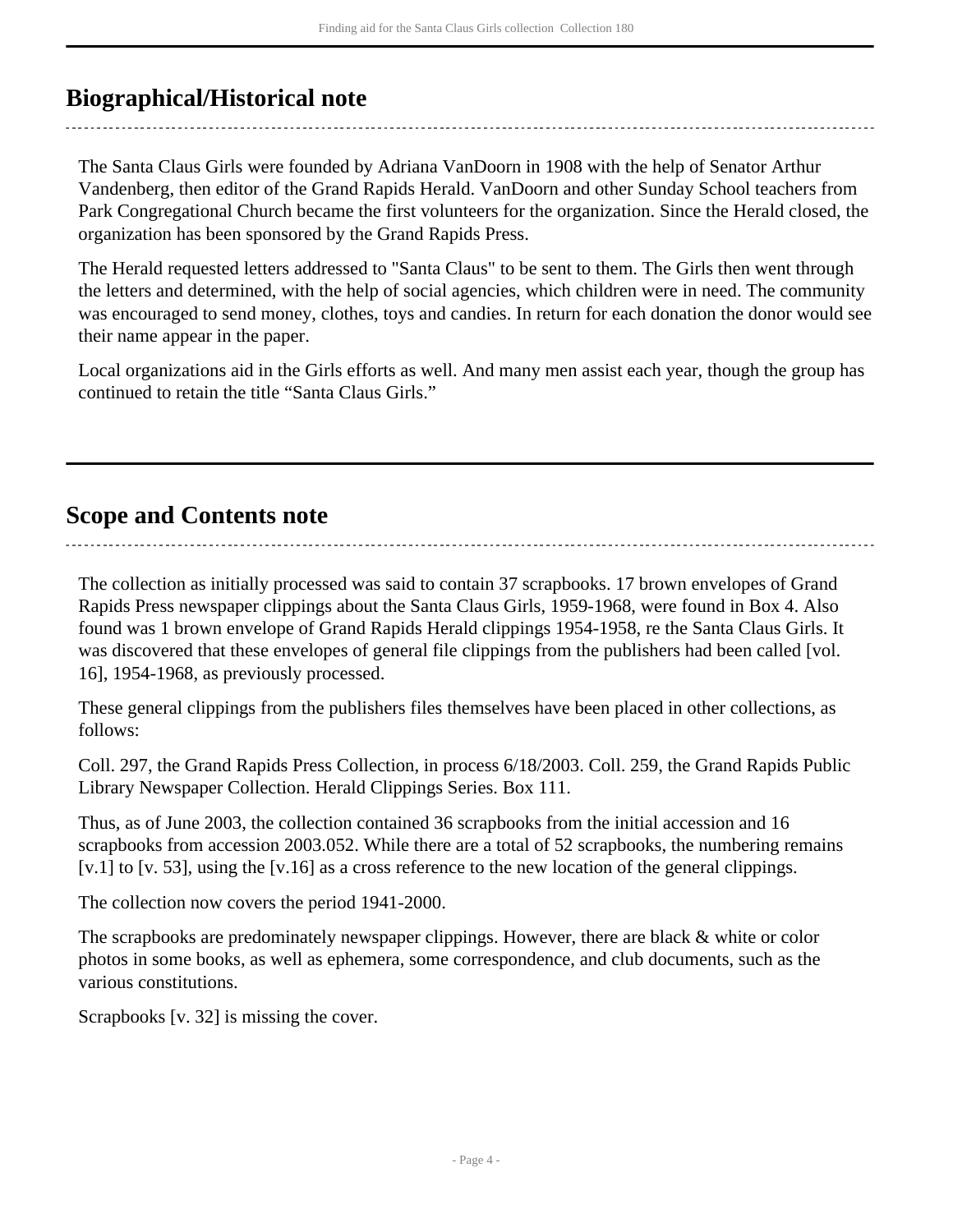Additionally, loose items found in the new accession, and small folder of early constitutions found in Box 1, were moved to new box 1.5.

# <span id="page-4-0"></span>**Administrative Information**

#### **Publication Information**

Grand Rapids Public Library, Grand Rapids History and Special Collections Department July 1995

#### **Immediate Source of Acquisition note**

Santa Claus Girls, accession numbers 00.000 and 2003.052

# <span id="page-4-1"></span>**Related Materials**

#### **Related Archival Materials note**

Scattered representation of this group may be found in other collections, particularly those related to women's clubs or club women. For example:

Collection 032, the East Side Ladies Literary Club, includes the Constitution and By Laws of this group, as well as 1991/1994 yearbooks, received with the documents of the East Side Club.

Collection 125, Robinson Studio Collection.

Collection 297, the Grand Rapids Press Collection. Additional newspaper file clippings on the Santa Claus girls here.

Collection 259, Grand Rapids Newspaper Collection. Grand Rapids Herald Clippings, Box 111.

### <span id="page-4-2"></span>**Controlled Access Headings**

**Corporate Name(s)**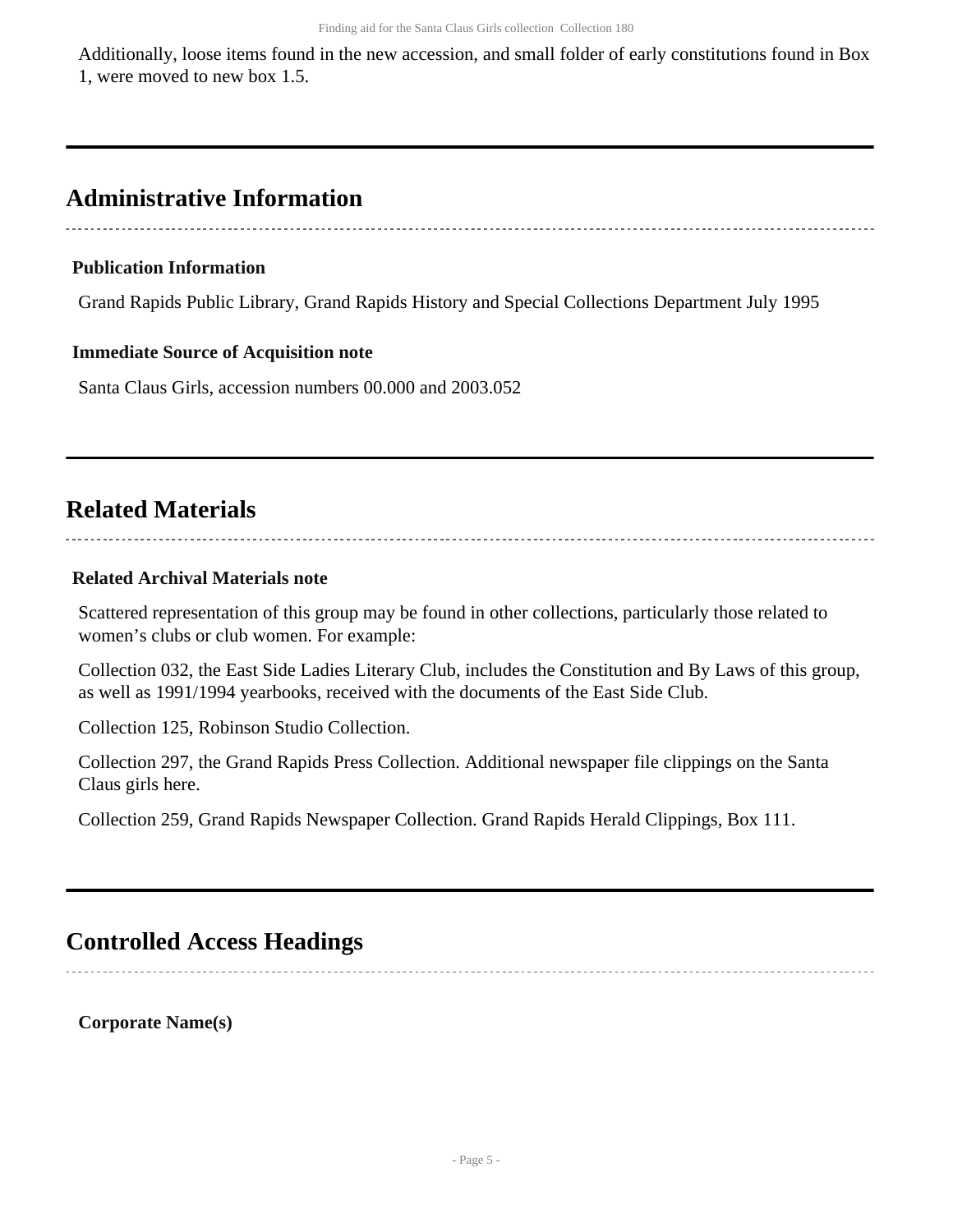• Santa Claus Girls (Kent County, Mich.).

### **Genre(s)**

• scrapbooks

### **Geographic Name(s)**

- Grand Rapids (Mich.) -- History
- Kent County (Mich.) -- History

### **Subject(s)**

• Charities -- Michigan -- Grand Rapids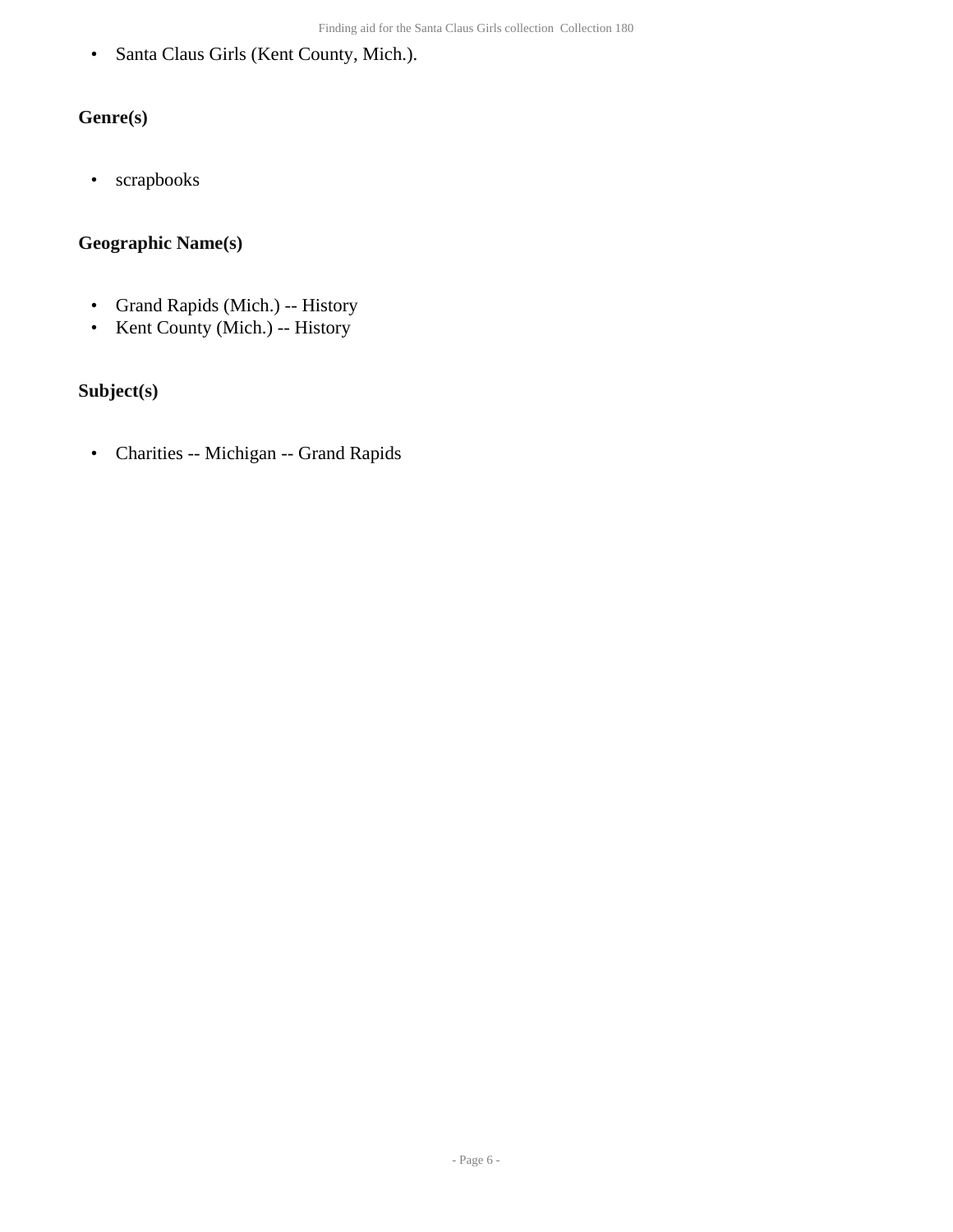# <span id="page-6-0"></span>**Collection Inventory**

<span id="page-6-1"></span>**Series I. Miscellaneous** 

#### **Constitutions**

|                                                                                                                                                                  | <b>Box</b> | Folder        |
|------------------------------------------------------------------------------------------------------------------------------------------------------------------|------------|---------------|
| Herald Santa Claus Girls of G.R.M. (handwritten version on scrap paper)                                                                                          | 1.5        | 1             |
| Constitution of the Santa Claus Girls of Grand Rapids, Michigan. Oct. 11,<br>1960.                                                                               | 1.5        | 1             |
| Amended Feb. 12, 1970 version. (photocopy) 2003.052                                                                                                              | 1.5        | 1             |
| Amended Oct. 29, 1975 version. (photocopy) 2003.052                                                                                                              | 1.5        | 1             |
|                                                                                                                                                                  | <b>Box</b> | <b>Folder</b> |
| Letter, White House, Dec. 15, 1975. From Mrs. Dorothy E. Downton,<br>personal Secretary to the President. RE a donation from the five Ford<br>children. 2003.052 | 1.5        | 2             |
| <b>Images</b>                                                                                                                                                    |            |               |

**Box Folder**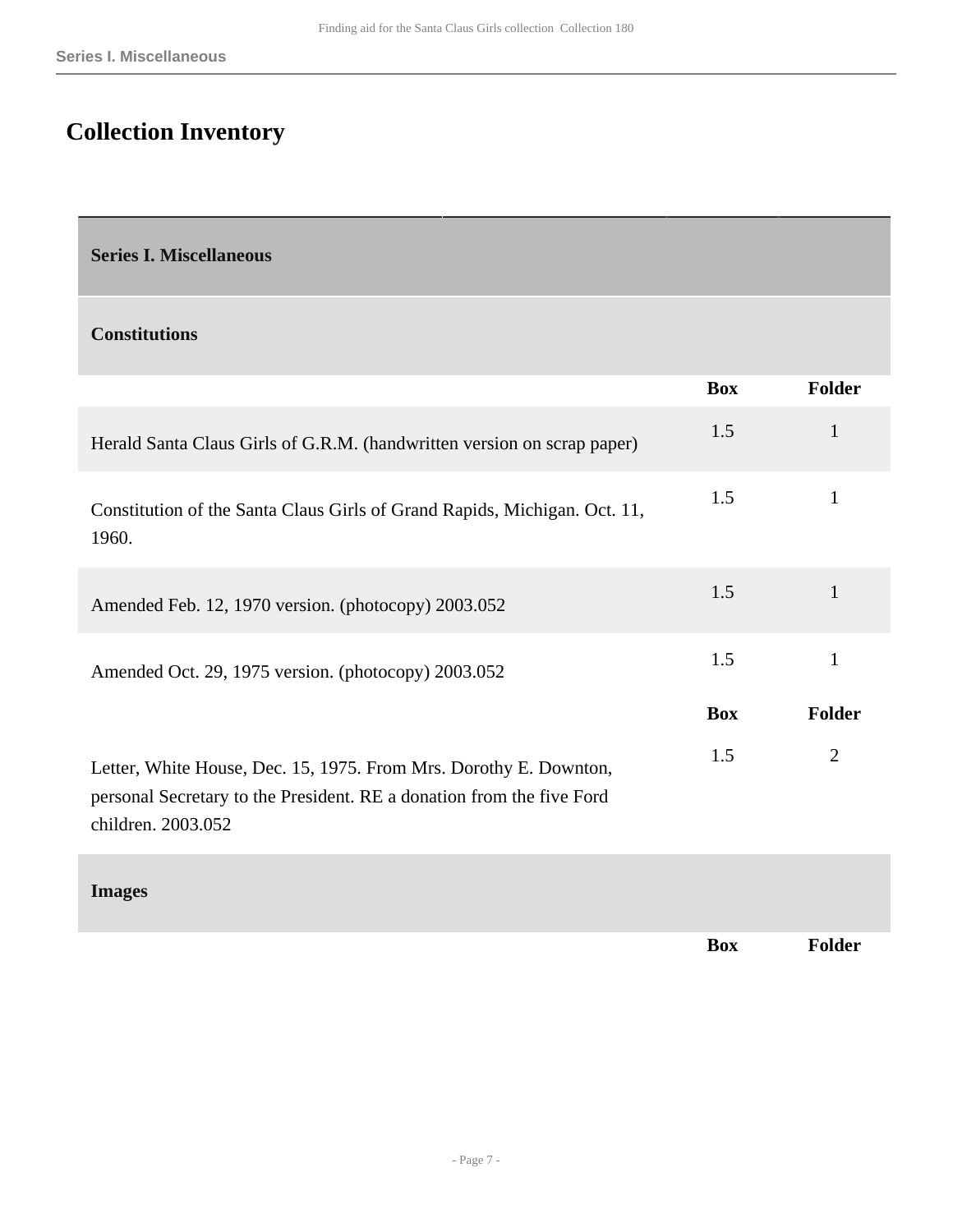| Santa Claus Girls. Bird's eye view of a group, at a meal, n.d. ca.<br>1930s-1940s? Copy 1: 8x10 b/w, 2003.052, Copy 2: Kodak digital copy<br>print                                        | 1.5 | 3              |
|-------------------------------------------------------------------------------------------------------------------------------------------------------------------------------------------|-----|----------------|
| "Special. Santa Claus, North Pole" Photo of boy above an enlarged<br>envelop. Image said to be from one of the scrapbooks in this collection, but<br>originating location not documented. | 1.5 | 3              |
| 1998 images. 2 contact sheets. Accompanying 35 mm. Negatives housed<br>with copy negatives.                                                                                               | 1.5 | $\overline{4}$ |

### <span id="page-7-0"></span>**Series II. Scrapbooks**

#### **Scope and Contents note**

The 1954-1968 scrapbooks in box 16 were actually brown envelops of general clippings files from the publishers, and have been moved to Colls. 297 and 259. Also, new material (1970-2000) was received June 2003, 2003.052.

|            | <b>Box</b>     | <b>Volume</b> |
|------------|----------------|---------------|
| 1941-1942. | $\mathbf{1}$   | $[1]$         |
| 1943-1945. | $\mathbf{1}$   | $[2]$         |
| 1946-1947. | $\mathbf{1}$   | $[3]$         |
| 1946-1947. | $\mathbf{1}$   | $[4]$         |
| 1948-1949. | $\overline{2}$ | $[5]$         |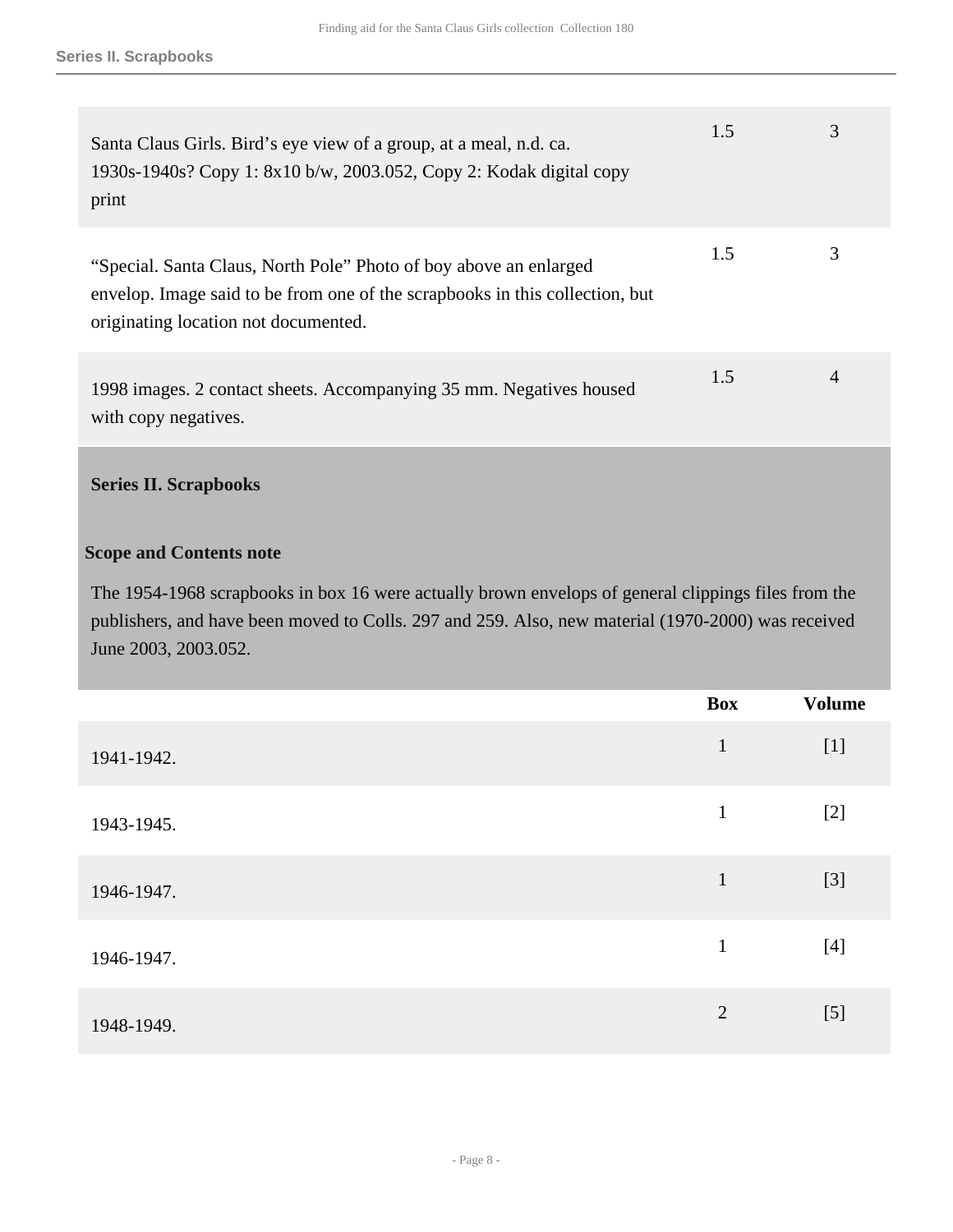| 1949       | $\sqrt{2}$     | $[6]$              |
|------------|----------------|--------------------|
| 1950       | $\sqrt{2}$     | $\left[ 7\right]$  |
| 1950       | $\overline{2}$ | $\left[ 8\right]$  |
| 1950-1951. | $\sqrt{2}$     | $\left[ 9\right]$  |
| 1951       | $\mathfrak{Z}$ | $[10]$             |
| 1952       | $\mathfrak{Z}$ | $[11]$             |
| 1952-1953. | $\mathfrak{Z}$ | $\left[ 12\right]$ |
| 1953       | $\mathfrak{Z}$ | $[13]$             |
| 1954       | $\overline{4}$ | $[14]$             |
| 1954-1955. | $\overline{4}$ | $[15]$             |
| 1955       | $\sqrt{5}$     | $[17]$             |
| 1955       | $\sqrt{5}$     | $[18]$             |
| 1956       | $\mathfrak{S}$ | $[19]$             |
| 1956-1957. | $\sqrt{6}$     | $[20]$             |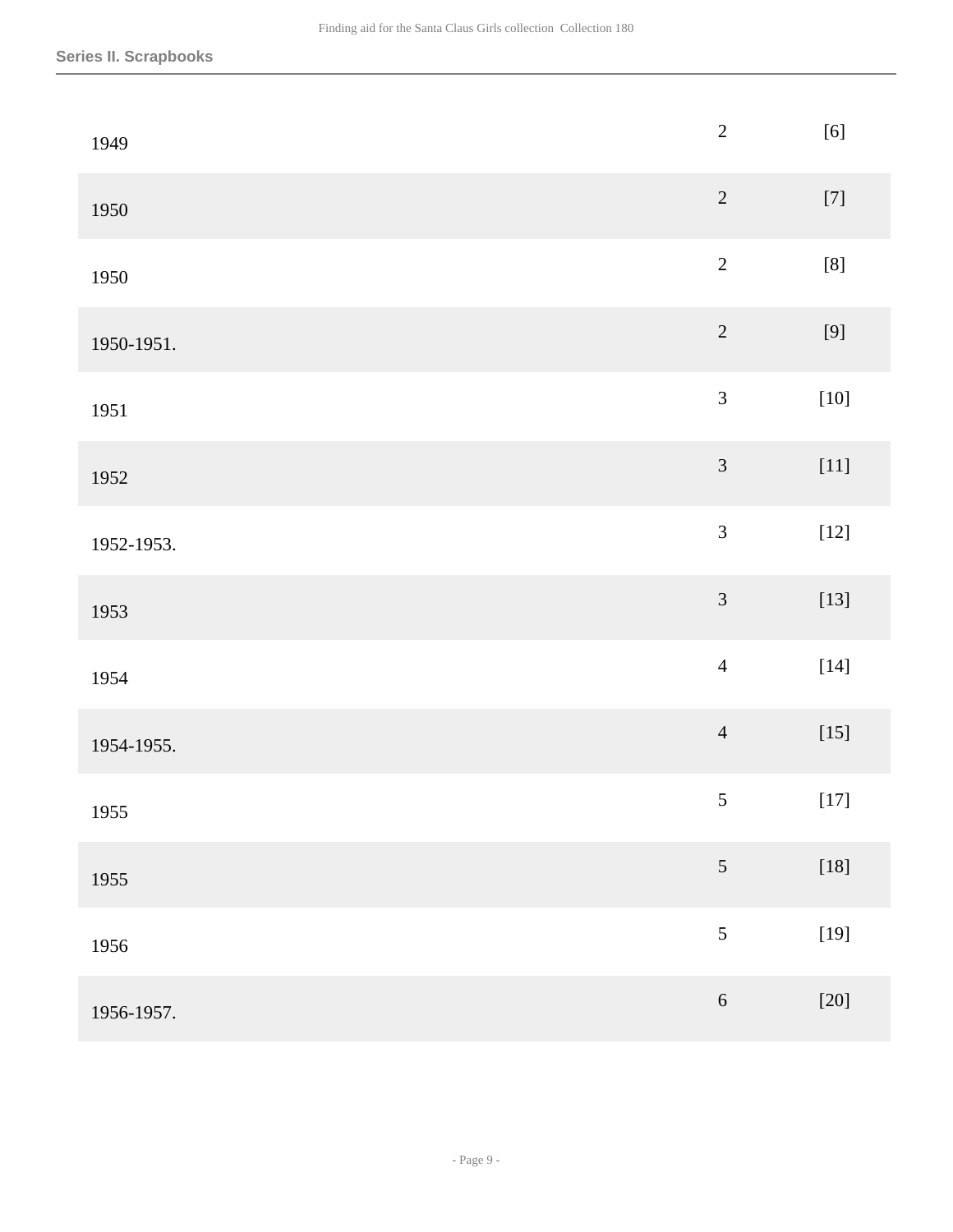| 1958-1960. | $\sqrt{6}$       | $[21]$ |
|------------|------------------|--------|
| 1959       | $\sqrt{6}$       | $[22]$ |
| 1960       | $\sqrt{6}$       | $[23]$ |
| 1961       | $\boldsymbol{7}$ | $[24]$ |
| 1961-1963. | $\boldsymbol{7}$ | $[25]$ |
| 1962-1963. | $\boldsymbol{7}$ | $[26]$ |
| 1964       | $\boldsymbol{7}$ | $[27]$ |
| 1964-1966. | $8\,$            | $[28]$ |
| 1964-1970. | $8\,$            | $[29]$ |
| 1967-1968. | $8\,$            | $[30]$ |
| 1968       | $8\,$            | $[31]$ |
| 1968       | $\overline{9}$   | $[32]$ |
| 1969-1970. | $10\,$           | $[33]$ |
| 1969-1971. | $10\,$           | $[34]$ |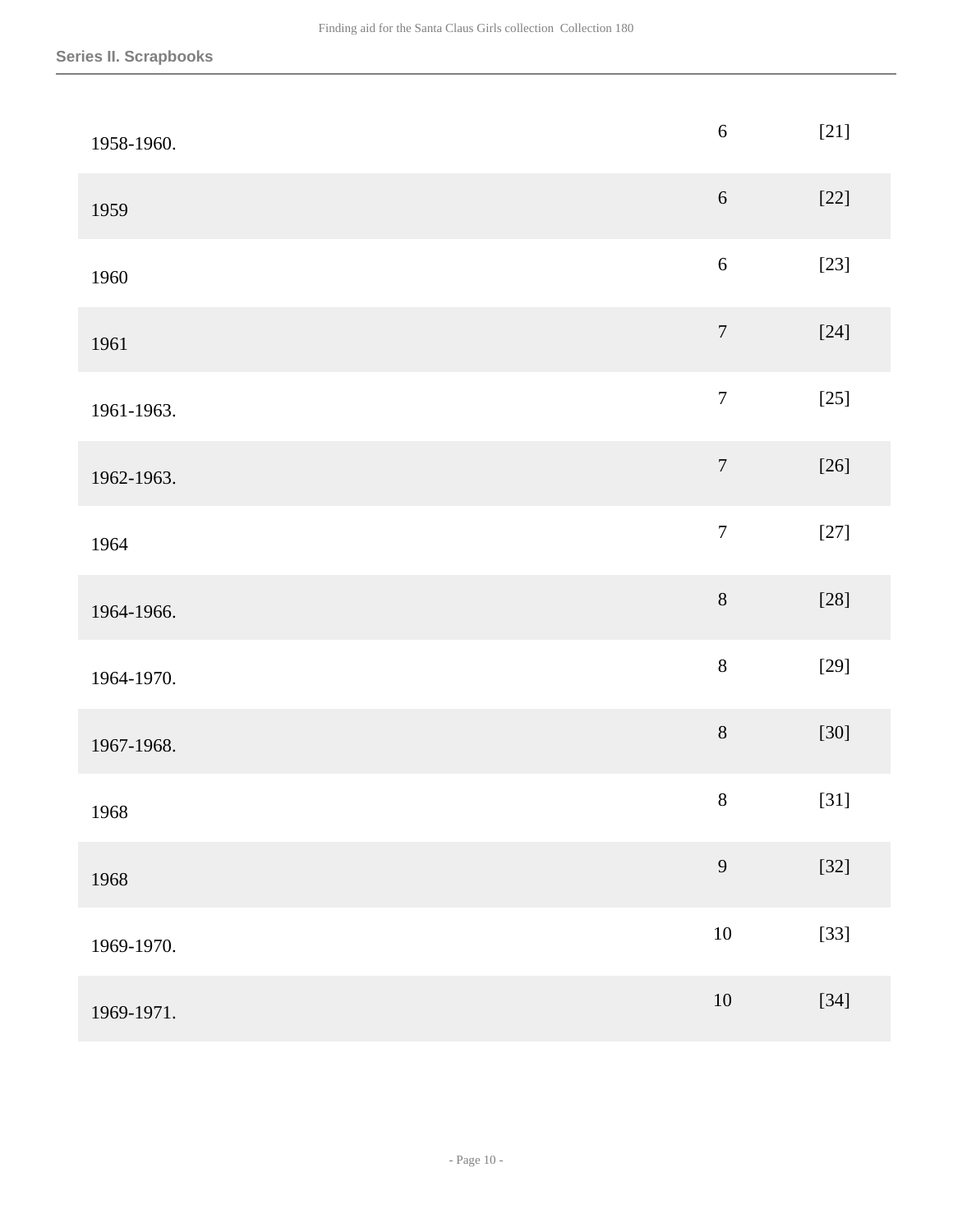| 1971                         | $10\,$ | $[35]$ |
|------------------------------|--------|--------|
| 1971-1973.                   | $10\,$ | $[36]$ |
| 1973-1974.                   | $10\,$ | $[37]$ |
| 1970                         | $11\,$ | $[38]$ |
| 1974 thru 1978               | $11\,$ | $[39]$ |
| 1986                         | $11\,$ | $[40]$ |
| 1987                         | 12     | $[41]$ |
| 1988                         | $12\,$ | $[42]$ |
| 1991                         | $12\,$ | $[45]$ |
| 1989                         | $13\,$ | $[43]$ |
| 1990, with 1991/1992 content | 13     | $[44]$ |
| 1992                         | $14\,$ | $[46]$ |
| 1994                         | $14\,$ | $[47]$ |
| 1993 thru 1998               | $14\,$ | $[48]$ |